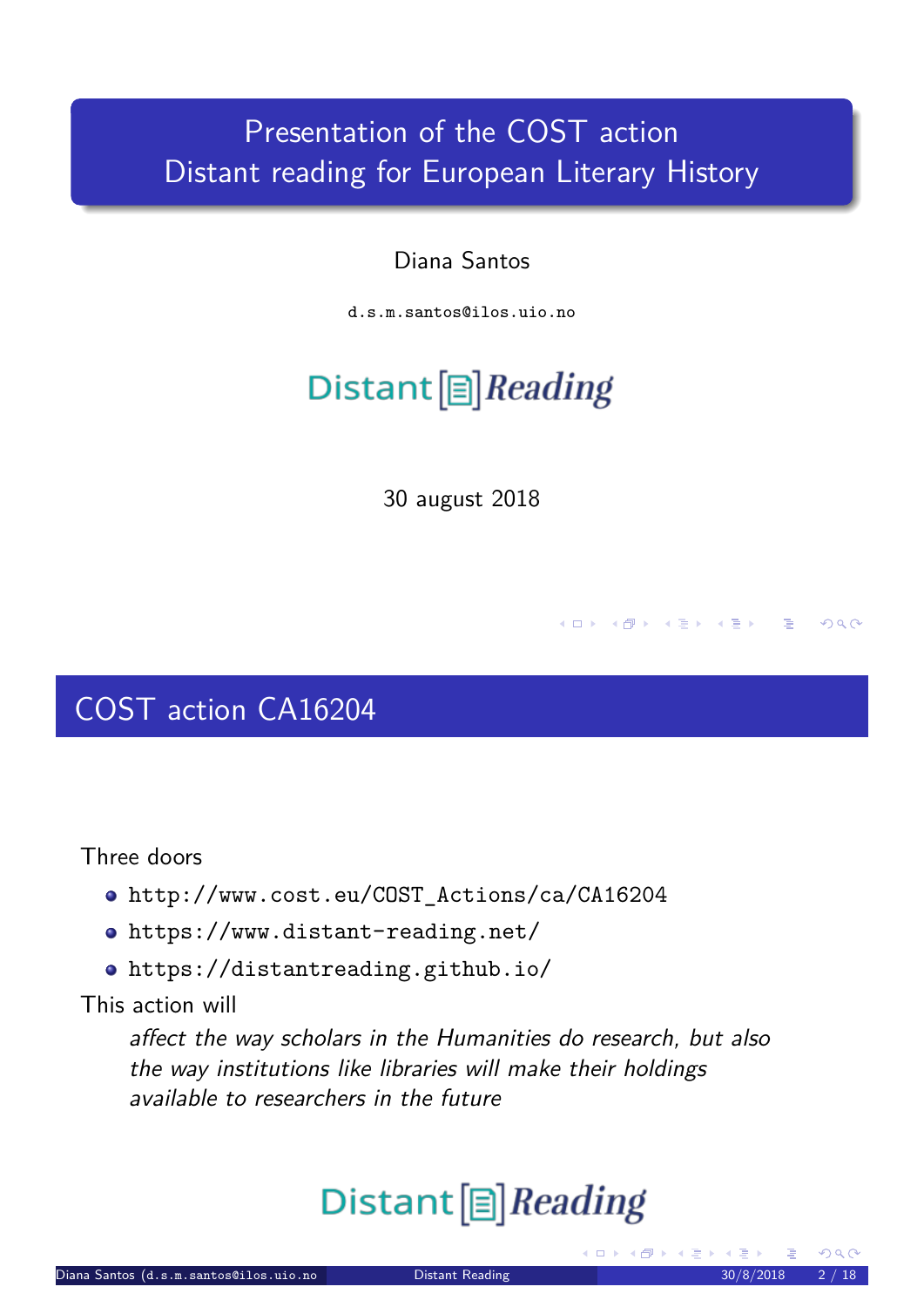#### Main goals



- **•** build a multilingual European Literary Text Collection (ELTeC), ultimately containing around 2,500 full-text novels in at least 10 different languages, permitting to test methods and compare results across national traditions;
- **•** establish and share best practices and develop innovative computational methods of text analysis adapted to Europe's multilingual literary traditions;

• consider the consequences of such resources and methods for rethinking fundamental concepts in literary theory and history.<br>Distant  $\boxed{\equiv}$  *Reading* 

K ロ ▶ K 御 ▶ K 重 ▶ K 重 ▶

#### Wg1: European Literary Text Collection (ELTeC)

This work can be split into three distinct tasks:

- **1** defining selection criteria (corpus design)
- 2 developing basic encoding methods (both for data and for metadata);

Diana Santos (d.s.m.santos@ilos.uio.no Distant Reading 30/8/2018 3 / 18

<sup>3</sup> defining a suitable workflow for preparation of the corpus

Already available:

https://distantreading.github.io/sampling\_proposal.pdf https://distantreading.github.io/encoding\_proposal.pdf

<span id="page-1-0"></span>More: [https://www.distant-reading.](https://distantreading.github.io/sampling_proposal.pdf)net/wg-1/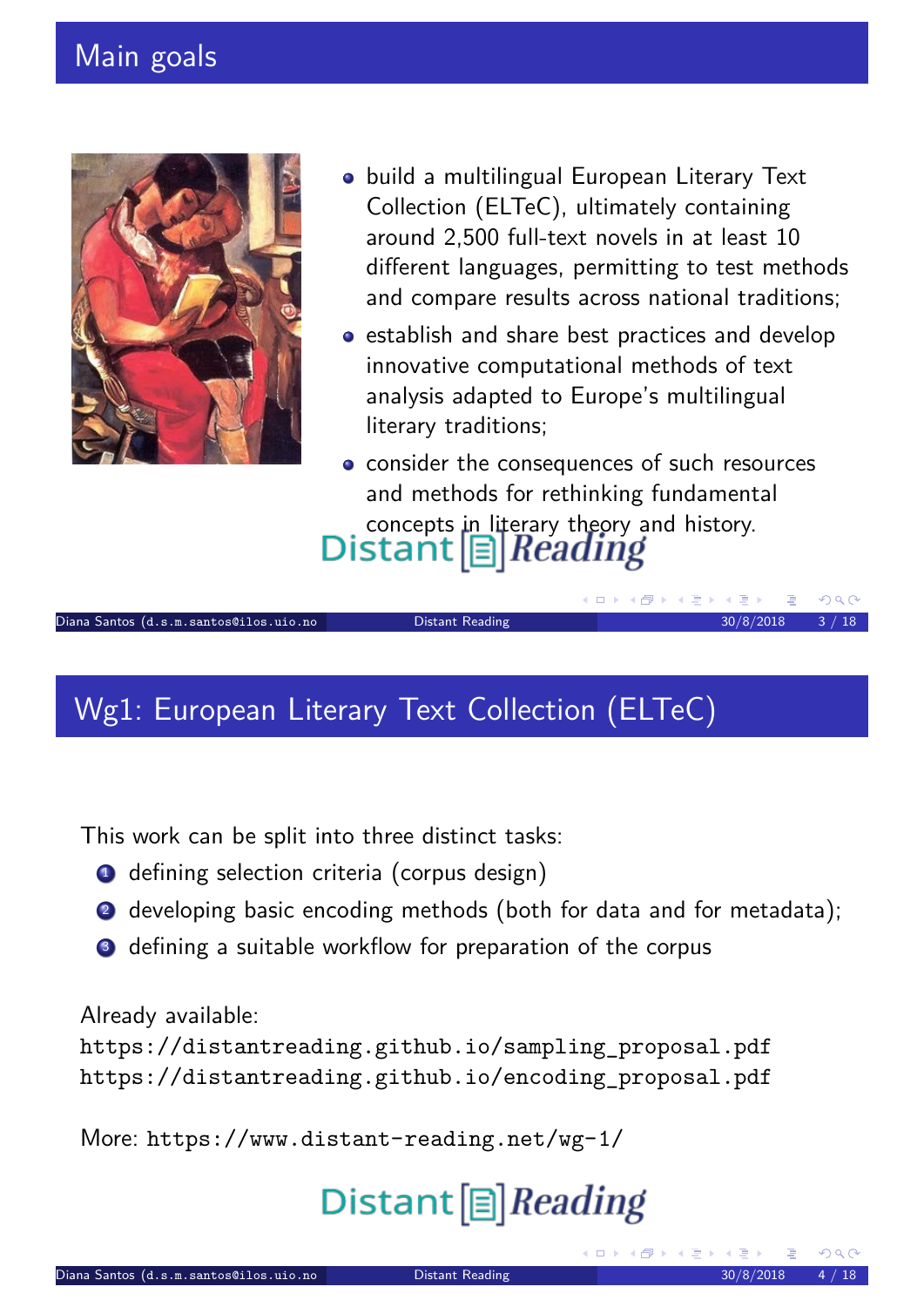- <sup>1</sup> stimulate the awareness of the possibilities of the many frameworks and libraries which are already out there, through the organization of hands-on training schools and through the development of dedicated online tutorials on specific topics.
- 2 unify existing language and text technologies in Digital Humanities
- <sup>3</sup> raise awareness about the strengths and weaknesses of established modelling approaches in the field, for instance for topic modelling and text classification, including the standards and metrics that are necessary for their empirical evaluation

More: https://www.distant-reading.net/wg-2/

## Distant<sup>[</sup>]*Reading*

|                                        |                 | ベロアベログ ベモア ベモア ニモーソベい |  |
|----------------------------------------|-----------------|-----------------------|--|
| Diana Santos (d.s.m.santos@ilos.uio.no | Distant Reading | $30/8/2018$ 5 / 18    |  |

#### WG3: Literary Theory and History

Exploring theoretical concerns that stem from the application of Distant Reading methods to literary history

- **1** provide a theoretical underpinning to the project's activities,
- <sup>2</sup> use Distant Reading research for a re-evaluation and redefinition of key concepts for literary history, such as genre, style or authorship

Ultimately explore their implications for periodisation and canonisation in European literary history

<span id="page-2-0"></span>More: https://www.distant-reading.net/wg-3/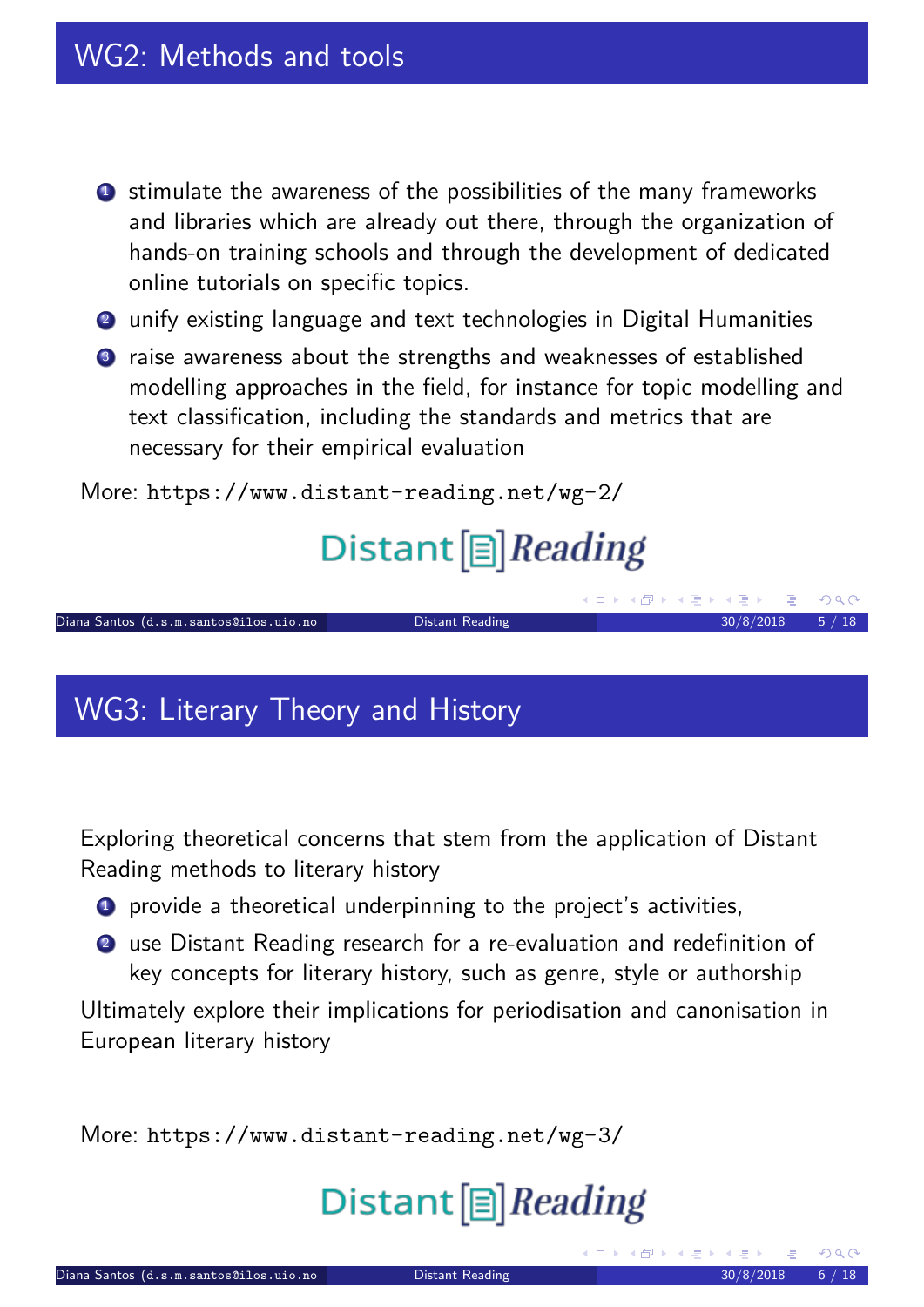- **•** Digitization projects?
- Other projects?
- **•** Networking
- Contact with observers around the world Australian, Brazilian, ...
- Short term scientific missions (STSMs)
- Training schools (and ITC conference grants)

## Distant<sup>[</sup>]*Reading*

#### ◀ㅁ▶ ◀@▶ ◀돋▶ ◀퉁▶ Diana Santos (d.s.m.santos@ilos.uio.no Distant Reading ) 30/8/2018 7 / 18

What's in it for me?

- **•** Participation in an interesting project
- Possibility of influencing the outcome or at least discuss the issues
- Help for developing smaller projects or project proposals
- Being well informed about distant reading in Europe
- Participate (as teacher or student) in specific courses or tutorials

<span id="page-3-0"></span>First: join the mailing list(s)!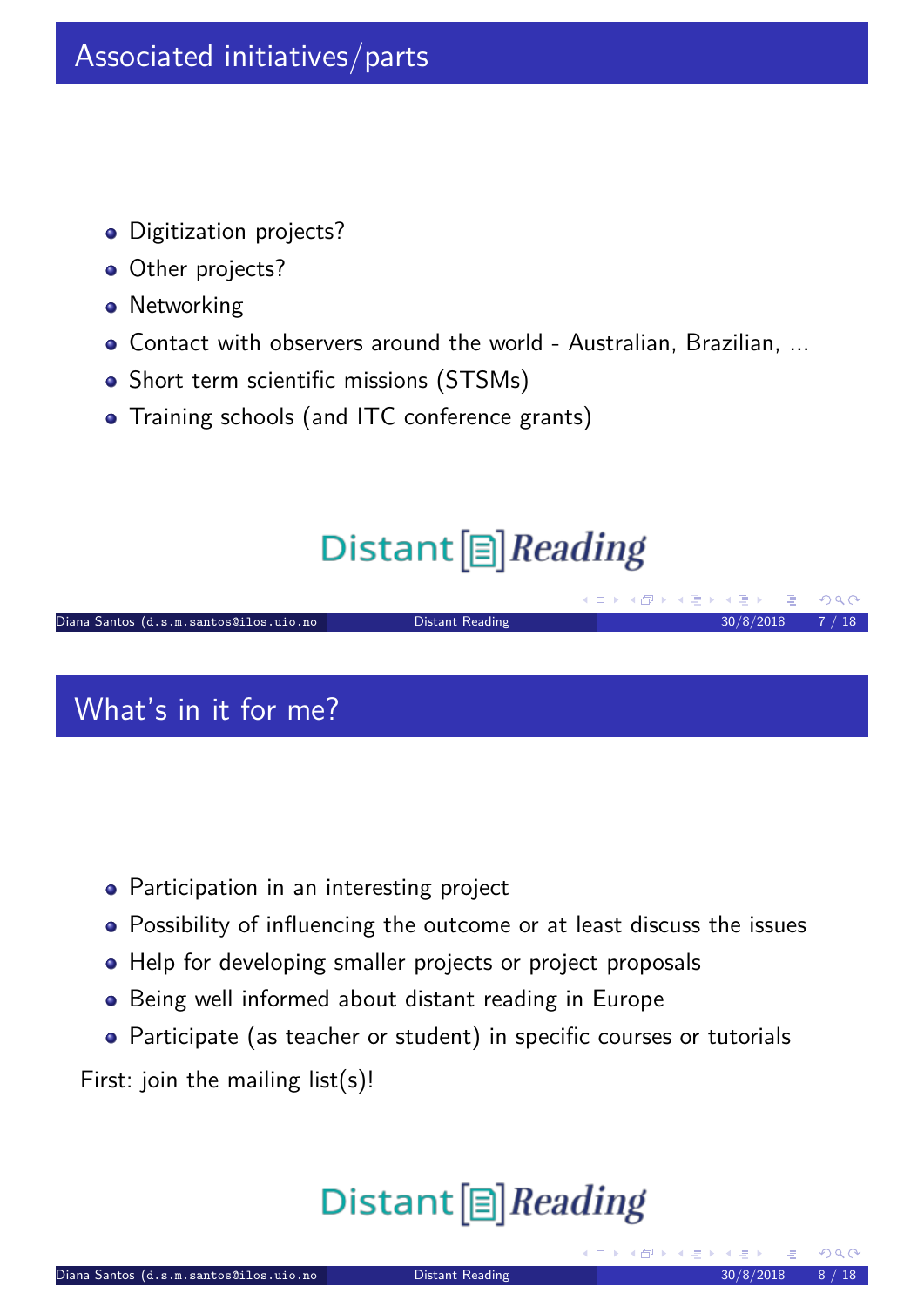- submitted first proposal March 2014
- **•** resubmitted March 2015
- resubmitted April 2016 (not eligible because not anonymous enough)
- **•** resubmitted December 2016
- approved June 2017
- Christian-Emil Ore and Diana Santos are approved by NFR (and before by ILN and ILOS respectively) and COST as members of the management committee, representing Norway, September 2017
- COST action begins, November 3rd 2017, first management committe in Brussels.

## Distant  $[\equiv]$  Reading

|                                        |                 |  | $\mathcal{A} \Box \rightarrow \mathcal{A} \Box \rightarrow \mathcal{A} \equiv \mathcal{A} \rightarrow \mathcal{A} \equiv \mathcal{A} \rightarrow \mathcal{A} \Box \rightarrow \mathcal{A}$ |  |
|----------------------------------------|-----------------|--|--------------------------------------------------------------------------------------------------------------------------------------------------------------------------------------------|--|
| Diana Santos (d.s.m.santos@ilos.uio.no | Distant Reading |  | $30/8/2018$ 9 / 18                                                                                                                                                                         |  |
|                                        |                 |  |                                                                                                                                                                                            |  |

### COST timeline

<span id="page-4-0"></span>3 Nov 2017 COST action begins, first management committe in Brussels. Jan 2018 Working group meeting 4 (dissemination) in Amsterdam 12 Feb 2018 Second management committe in Prague 12-14 Feb 2018 Working group meeting 1 in Prague 8 Oct 2018 Third management committe in Antwerp 8-10 Oct 2018 Working group meeting 2 in Antwerp Jan 2019 Fourth management committee in Lisbon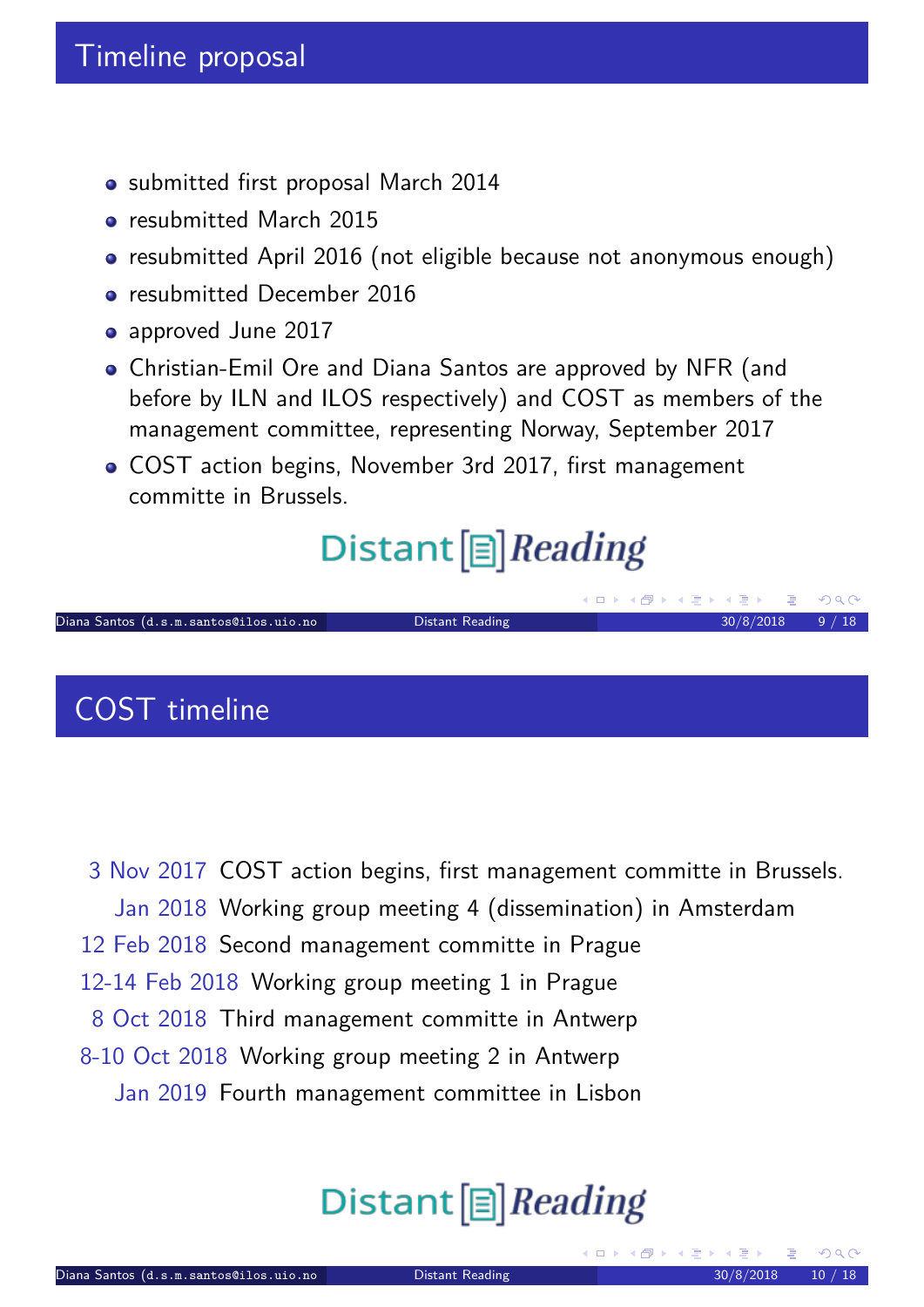- The novel  $\bullet$
- The canon
- The purpose of the collection
- The annotation

## Distant  $[\equiv]$  Reading

|                                        |                 | 그 지수는 어떻게 되어 있는 것 같은데요. 그 사람들은 그 사람들이 없어 보고 있다. |       |
|----------------------------------------|-----------------|-------------------------------------------------|-------|
| Diana Santos (d.s.m.santos@ilos.uio.no | Distant Reading | 30/8/2018                                       | 11/18 |
|                                        |                 |                                                 |       |
|                                        |                 |                                                 |       |
|                                        |                 |                                                 |       |

#### **Examples**

- Lusophone literature: are there groups and tendencies independent of nation, or Brazilian literature and Portuguese literature are two radically different objects?
- Do authors cite or refer to other European authors or same language authors?
- Can the themes from different literary schools be identified automatically? Clustering correlating with genre or period?
- Is author identity stronger than genre or school identity?

# <span id="page-5-0"></span>Distant<sup>[</sup>]Reading

 $4.50 \times 4.75 \times 4.75 \times$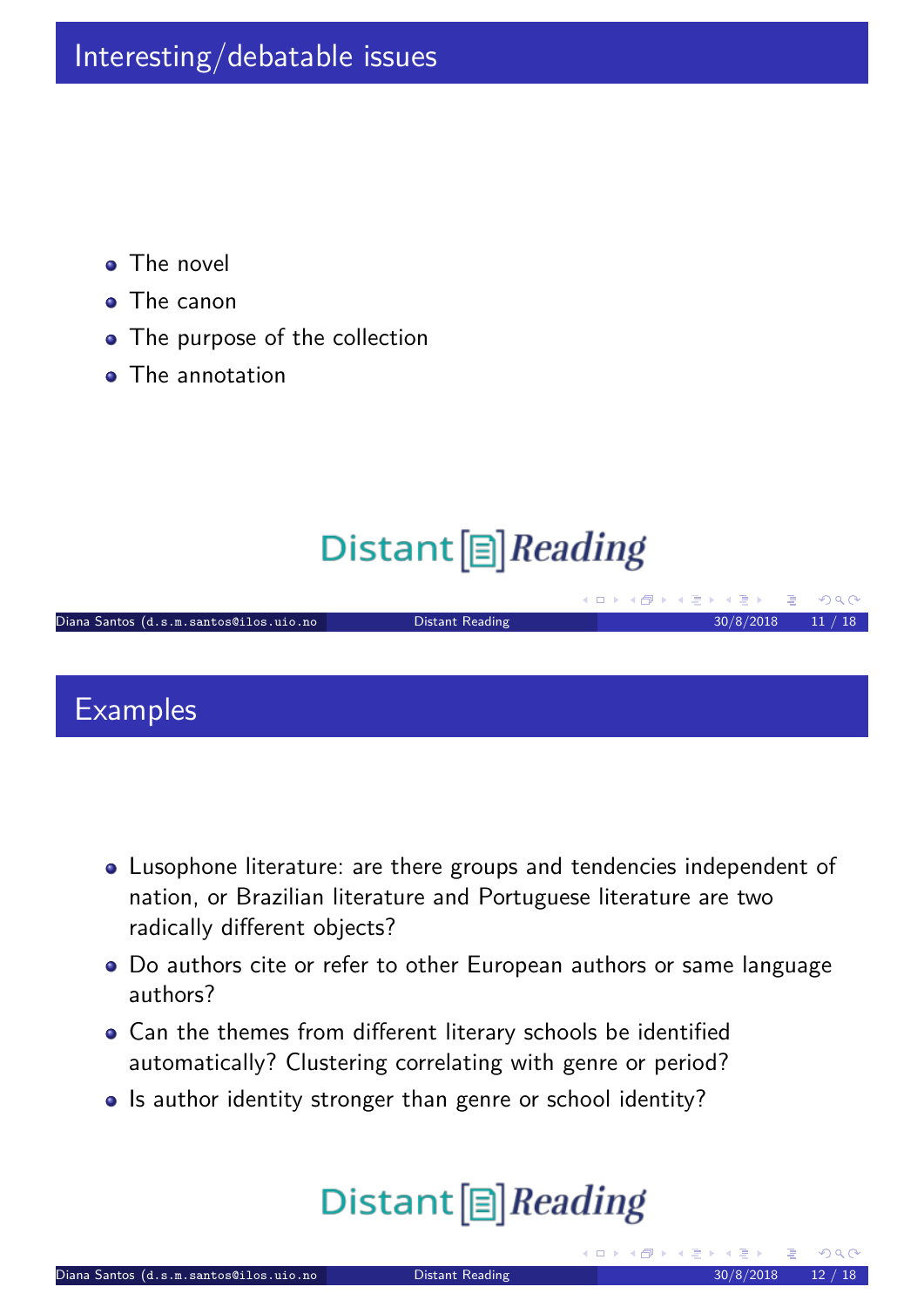#### Some research questions

- Literary influence across literatures
- Themes/tropes in fashion
- Character description
- Narrator types
- Maps according to time
- **o** Intertextuality
- ...

## Distant  $[\equiv]$  Reading

|                                        |                 | ペロアペロアメモア ペモア ニモーソベ(Y) |       |
|----------------------------------------|-----------------|------------------------|-------|
| Diana Santos (d.s.m.santos@ilos.uio.no | Distant Reading | 30/8/2018              | 13/18 |
|                                        |                 |                        |       |
|                                        |                 |                        |       |

Limitations

- It is only 100 novels per national literature in the period ca. 1840-1919
- "Nations" are hard to define, "national literatures" even worse
- Translation not taken into consideration, although it arguably is the best way of influencing across borders
- Some computational applications require (such as authorship attribution) several works by the same authors...

<span id="page-6-0"></span>Solution: extended collections! And connected projects.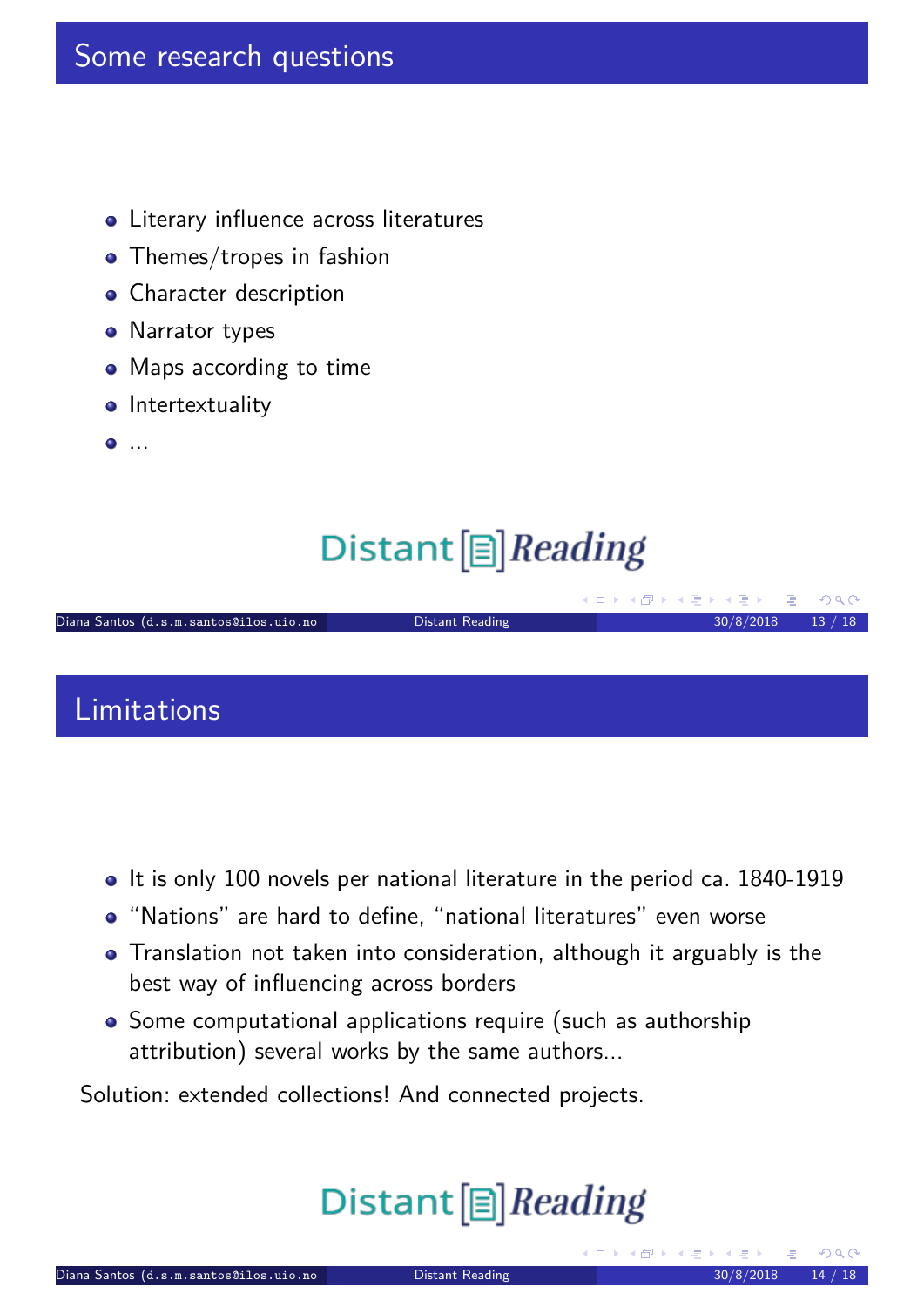WG1: Testing the workflow with two novels for each language, level 0 and 1.

- **O** TFI-header
- **•** Everything on github

WG2: Preparing the meeting in October

- OsloMet group(s) will send some proposals
- Soon receiving green light for discussion

## Distant  $[\equiv]$  Reading

| Distant Reading | 30/8/2018 | 15/18                               |
|-----------------|-----------|-------------------------------------|
|                 |           |                                     |
|                 |           |                                     |
|                 |           |                                     |
|                 |           | KID ▶ KINPIN KIEIN KIEIN DE LY)Q(YI |

Acknowledgments

I am grateful to Christian-Emil Ore for putting me in contact with the proposal writers.

I am grateful to Christof Schöh for the launching of the whole project, and running it beautifully.

I am grateful to all COST action members for interesting discussions.



<span id="page-7-0"></span>

COST is supported by the EU Framework Programme Horizon 2020